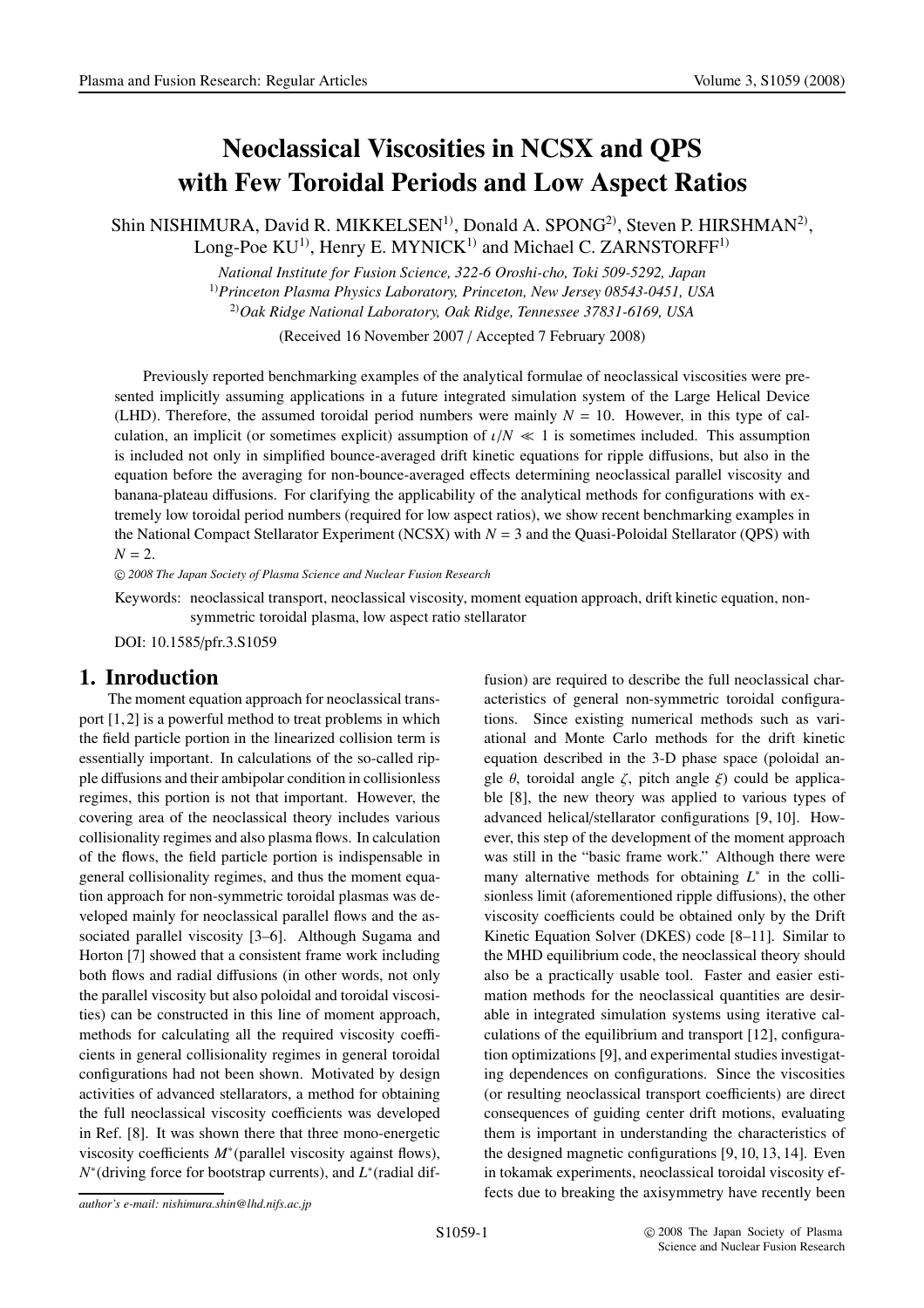studied [15], and thus the framework of the moment approach for non-symmetric configurations and the methods for calculating the viscosity coefficients are now required for all studies of toroidal plasma confinements. In theories of axisymmetric tokamaks, simple analytical methods based on asymptotic expansions of the drift kinetic equations and connections of their results are commonly used [1, 16]. Since this approach using analytical methods will be required in future integrated simulation systems for the Large Helical Device (LHD) [12], we had previously performed derivations and benchmark tests of the analytical formulae for the three mono-energetic coefficients [17].

However, the previous benchmarking examples were made implicitly assuming applications in the LHD (a helical heliotron with major and minor radii of  $R_0 = 3.9$  m and *a* = 0.6 m, respectively, and magnetic field strength of  $B_0 \leq 3$  T). Therefore, the toroidal period numbers assumed there were mainly  $N = 10$ , and the assumed  $B_{mn}^{(Boozer)}[B =$  $\Sigma B_{mn}$ cos( $m\theta - nN\zeta$ )] spectra did not include  $n \neq 0, 1$ . Although the theory treating the non-bounce-averaged guiding center motion [3,4] is applicable basically for arbitrary *Bmn* spectra, arbitrary aspect ratios, and arbitrary rotational transform per toroidal period  $\iota/N$  [17], the benchmarking examples for cases with  $n \neq 0, 1$ , lower aspect ratios, and larger ι/*N* had not been reported. A more important open issue is the ripple-trapped/untrapped boundary layer. Although there are many alternative calculating methods for the bounce-averaged motion of the ripple-trapped particles, the boundary layer causes coupling effects between the bounce-averaged motion of ripple-trapped particles and the non-bounce-averaged motion of untrapped particles (collisional detrapping/entrapping). In Ref. [17], a previous boundary layer theory by Shaing and Callen for rippled tokamaks [18] was applied with an extension to multihelicity stellarators. As investigated also in Ref. [17], one effect of this coupling is to make  $N^*$  (or  $G^{(BS)}$ ) =  $-(B^2)N^*/M^*$ ) in the  $1/\nu$  regime ( $E_s/v \approx 0$ ) different from the values given by a theory in Refs. [3, 4], which is correct in the collisionless detrapping  $\nu$  regime ( $E_s/v \neq 0$ ,  $v/v \rightarrow 0$ ). However, we did not show any benchmarking examples for the  $1/v^{1/2}$  diffusion, which is another important effect discussed in Ref. [18]. Even for *N*<sup>∗</sup> in the  $1/\nu$  regime, the numerical examples for more general cases had not been shown. For investigating these effects in configurations including  $B_{mn}$  of  $n \neq 0$ , 1 and with extremely low toroidal period numbers (required for low aspect ratios) resulting in larger ι/*N*, we show recent calculation examples in the National Compact Stellarator Experiment (NCSX) [10, 13] and the Quasi-Poloidal Stellarator (QPS) [9, 10, 14] in this paper.

### 2. Magnetic Fields in NCSX and QPS

The NCSX is a quasi-axisymmetric (QA) toroidal system with  $N = 3$ ,  $R_0 = 1.4$  m,  $a = 0.32$  m, and  $B_0 \le 2$  T. Figure 1 (a) shows an example of the magnetic field strength



Fig. 1 Magnetic field strengths *B* on field lines (as functions of the poloidal angle  $\theta_B$  in the Boozer coordinates) on flux surfaces with the normalized toroidal flux of  $(\psi/\psi_{\text{edge}})^{1/2} \cong 0.5$  in (a) NCSX and (b) QPS.

on the flux surface in a standard configuration (NCSXm50) with a finite beta of  $\beta = 4\%$  and a finite toroidal current of  $I_p = 178$  kA. The minor radial position in the figure is that with normalized toroidal flux of  $(\psi/\psi_{\text{edge}})^{1/2} = 0.51$ (corresponding to  $r \approx 0.165$  m). Here the notations for the flux surface coordinates (mainly the Boozer coordinates) in Refs. [8, 17] are used, and thus the radial derivatives of the poloidal and toroidal magnetic fluxes are  $\chi' = 0.1178$  T $\cdot$ m and  $\psi' = 0.2513$  T·m, respectively, and covariant poloidal and toroidal components of the magnetic field are  $B_{\theta}$  =  $0.0036$  T·m and  $B_\zeta = 2.3210$  T·m, respectively, on this flux surface. In the numerical examples shown here, we use the flux surface averaged minor radius *r* as the label of the surfaces *s*, and thus the radial derivatives are denoted by '  $\equiv d/dr$ . In these calculations in NCSX, the  $B_{mn}^{(Boozer)}$  in a range of  $0 \le m \le 16$  and  $|n| \le 11$  are used.

The QPS is a quasi-poloidal torus with  $N = 2$ ,  $R_0 =$ 1 m,  $a = 0.3$  m, and  $B_0 \le 1$  T. As shown in Fig. 1(b), this configuration is designed based on a concept contrasting with QA configurations that reduce the fraction of the ripple-trapped particles. Instead of reducing the fraction, the radial drift of the trapped particle [19] is reduced in this configuration. The parameters of the flux surface in Fig. 1 (b) are  $(\psi/\psi_{\text{edge}})^{1/2} = 0.49$  (corresponding to  $r \approx$ 0.14 m),  $\chi' = 0.0275 \text{ T} \cdot \text{m}$ ,  $\psi' = 0.1423 \text{ T} \cdot \text{m}$ ,  $B_\theta = 0$ , and  $B_{\zeta} = 1.1403 \text{ T} \cdot \text{m}$ . In the calculation examples for the QPS in this paper, the  $B_{mn}^{(Boozer)}$  ranges are  $0 \le m \le 20$ and  $|n| \leq 20$ .

We shall consider here a modeling method for these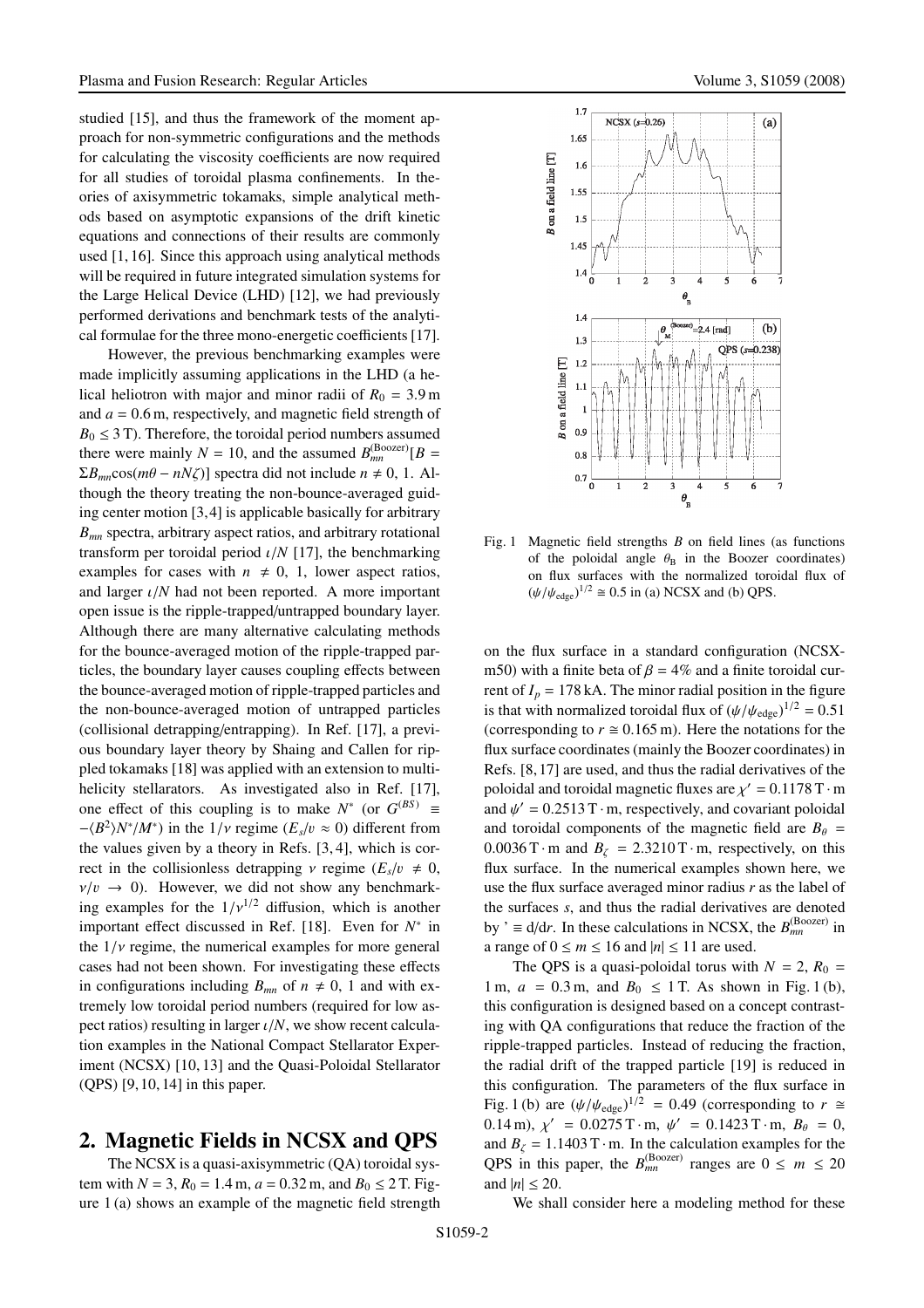magnetic fields to estimate analytically the boundary layer effects mentioned in a previous section. As described in Ref. [18], the boundary layer structure is determined by a drift kinetic equation  $(V_{//} - C_a^{PAS})f_{a1} = 0$ , where  $V_{//} \equiv$  $v_{\parallel}/\mathbf{b} \cdot \nabla_{(\mu=\text{const})}$  is the linearized orbit propagator, and  $C_a^{\text{PAS}}$ is the pitch-angle-scattering operator with the collision frequency of  $v_D^a$  [8]. Since  $V_{\parallel}/f_{a1} \neq 0$  for the non-trivial solution of this equation, the existing bounce- or rippleaveraging methods assuming  $V_{\parallel}/f_{a1} = 0$  are not appropriate for this analysis. Therefore, we use the bounce- or rippleaveraging methods to obtain  $\partial f_{a1}/\partial \mu$  in the ripple-trapped pitch-angle range, which gives the boundary condition for the boundary layer analysis [18], together with the analytical solution for the boundary layer as complimentary methods. For this analytical solution, a model expression of the magnetic field strength  $B/B_0 = 1 + \varepsilon_T(\theta) + \varepsilon_H(\theta) \cos\{L\theta - \theta\}$  $N\zeta + \gamma(\theta)$  is required. Hereafter, the use of the Boozer coordinates  $(s, \theta_B, \zeta_B)$  [8] is assumed, though we do not write explicitly the subscript "B" indicating "Boozer," since the following analytical approximations on the ripple trapped particles and the boundary layer structure implicitly assume that  $\gamma(\theta)$  is a slowly varying function. This characteristic of  $\gamma(\theta)$  is not generally satisfied in the Hamada coordinates ( $s$ ,  $\theta$ <sub>H</sub>,  $\zeta$ <sub>H</sub>). Although a well-known method to obtain this *B* expression is to truncate  $B_{mn}$  with  $n \neq$ 0, 1, this truncation is obviously inappropriate for general ripple-trapping *B* structures such as that in the case in Fig. 1 (b). For trapped particle dynamics and the boundary layer structure, the ripple-well depth is more essential than the detailed ripple-well structure. Therefore, we use  $\varepsilon_{\text{H}}(\theta) = {B_{\text{max}}(\theta) - B_{\text{min}}(\theta)}/(2B_0)$  for each poloidal angle  $θ$  to define  $\varepsilon_H(θ)$ . This is a truncation of the Fourier series used by Todoroki [20], who expanded not the amplitude but the phase of  $B/B_0 - 1 - \varepsilon_{\rm T}(\theta)$ . Similarly,  $1 + \varepsilon_{\rm T}(\theta)$  is given by  $1 + \varepsilon_T(\theta) = \frac{B_{\text{max}}(\theta) + B_{\text{min}}(\theta)}{2B_0}.$ 

In Fig. 1 (a), we can see that the residual ripple-well structure is distorted, or sometimes eliminated at  $\theta \approx \pm \pi/2$ by finite rotational transform per toroidal period  $(\chi'/\psi')/N$ in the cases with small  $\varepsilon_H$ . For such situations, the effective ripple-well depth  $\delta_{\text{eff}}$  and length correction  $\alpha^*$  were introduced in the theory for rippled tokamaks [18]. By extending this method to more general toroidal configurations, we shall define

$$
\delta_{\text{eff}} = \varepsilon_{\text{H}} \sqrt{1 - \alpha^{*2}} \\
-\frac{1}{2} \left( \frac{\partial \varepsilon_{\text{T}}}{\partial \theta} + \frac{\partial \varepsilon_{\text{H}}}{\partial \theta} \sqrt{1 - \alpha^{*2}} \right) \frac{\pi - 2 \sin^{-1} \alpha^{*}}{N \psi' / \chi' - L - \partial \gamma / \partial \theta}
$$

and

$$
\alpha^*(\theta) = \frac{\left|\chi'\frac{\partial \varepsilon_{\rm T}}{\partial \theta}\right|}{\sqrt{\left\{\varepsilon_{\rm H}\left(\chi'L - \psi'N + \chi'\frac{\partial \gamma}{\partial \theta}\right)\right\}^2 + \left\{\chi'\frac{\partial \varepsilon_{\rm H}}{\partial \theta}\right\}^2}}.
$$
 (1)

The error of a well-known Shaing-Hokin formula [21] for the  $1/\nu$  ripple diffusions in  $\varepsilon_H \rightarrow 0$  limits (e.g.,  $\varepsilon_H \leq 0.01$ ), which was pointed out in Ref. [8], is strongly reduced by introducing this expression. Using these notations, an expression for the  $1/v^{1/2}$  diffusion coefficient in Ref. [18], which is a contribution of ripple-trapped pitch-angle range  $0 \le \kappa^2 \le 1$  for  $\kappa^2 \equiv \frac{w - \mu B_0(1 + \varepsilon_T - \delta_{\text{eff}})}{2 \mu B_0 \delta_{\text{eff}}},$  can be extended to a form including more general non-symmetric configurations as

$$
L_{(-1/2)}^{*} = 2.92 \frac{2}{\pi^{2}} \left(\frac{v}{v_{\mathrm{D}}^{\alpha}}\right)^{1/2} \frac{2^{3/4}}{(\psi')^{2}} \left(\frac{V'}{4\pi^{2}}\right)^{1/2}
$$

$$
\times \int_{-\pi}^{\pi} \frac{d\theta}{2\pi} \delta_{\mathrm{eff}}^{3/4} \left(B_{0} \frac{\pi - 2\sin^{-1} \alpha^{*}}{N\psi' - L\chi' - \chi' \partial \gamma/\partial \theta}\right)^{1/2}
$$

$$
\times \left\{\left(\frac{\partial \varepsilon_{\mathrm{T}}}{\partial \theta}\right)^{2} - \sqrt{1 - \alpha^{*2}} \frac{\partial \varepsilon_{\mathrm{T}}}{\partial \theta} \frac{\partial \varepsilon_{\mathrm{H}}}{\partial \theta}
$$

$$
+ \frac{2}{9} (1 - \alpha^{*2}) \left(\frac{\partial \varepsilon_{\mathrm{H}}}{\partial \theta}\right)^{2}\right\}.
$$
(2)

Here, for the aforementioned distribution function in  $0 \leq \kappa^2 \leq 1$  as the boundary condition, an analytical solution by Shaing and Hokin [21],

$$
\frac{\partial G_{Xa}^{(1/\nu)}}{\partial \mu} = \frac{cB_0}{e_a v_{\rm D}^a \psi'} \left[ \left( \frac{\partial \varepsilon_{\rm T}}{\partial \theta} + \frac{1}{3} \sqrt{1 - \alpha^{*2}} \frac{\partial \varepsilon_{\rm H}}{\partial \theta} \right) - \frac{2}{3} \frac{\kappa^2 E(\kappa)}{E(\kappa) - (1 - \kappa^2) K(\kappa)} \sqrt{1 - \alpha^{*2}} \frac{\partial \varepsilon_{\rm H}}{\partial \theta} \right]
$$

$$
\approx \frac{cB_0}{e_a v_{\rm D}^a \psi'} \left( \frac{\partial \varepsilon_{\rm T}}{\partial \theta} - \frac{2}{3} \sqrt{1 - \alpha^{*2}} \frac{\partial \varepsilon_{\rm H}}{\partial \theta} \right) (\text{at } \kappa^2 = 0.5),
$$
(3)

 $(K(\kappa), E(\kappa))$ : complete elliptic integrals of the first and second kinds), which was also applied in Ref. [17] to derive Eq. (14), is used to consider analytically the dependence on the magnetic configurations, although numerical integral methods [22] also may be applicable for this purpose. From this form of  $L_{(-1/2)}^* \propto \delta_{\text{eff}}^{3/4} N^{-1/2}$ , we can understand that this component of the diffusions can dominate over the 1/*v* diffusion of  $L_{(-1)}^* \propto \delta_{\text{eff}}^{3/2} N^0$  [21] only in configurations with small ripple amplitude  $\delta_{\text{eff}}$  and small toroidal period numbers *N*, and therefore it appears in QA configurations rather than the rippled tokamaks considered in Ref. [18]. In fact, previous numerical results in CHS-qa [23] with  $N = 2$ showed a clear  $1/v^{1/2}$  dependence of  $L^*$  in a wide range of collisionality  $(v/v)$ . In the next section, we show results in NCSX including the analytical estimation of this effect by Eq. (2). Because of this weak dependence on  $\delta_{\text{eff}}$ , the analytical estimation of  $L_{(-1/2)}^*$  is still useful even in configurations where numerical integral methods [22] are required for  $L^*_{(-1)}$ . Note that the derivatives  $\partial/\partial\theta$  in Eq. (1) must be low-pass-filtered with the cut-off poloidal Fourier mode of  $N\psi'/\chi'$  – *L*, and that in Eqs. (2) and (3) (and also in Eq. (14) in Ref. [17]) must be also filtered with the cut-off mode of  $(N\psi'/\chi'-L)\pi/\langle \pi-2\sin^{-1}\alpha^* \rangle$  in the cases with larger rotational transform per toroidal period  $(\chi'/\psi')/N$ . Since these derivatives appearing in the analytical solution Eq. (3) expresses the bounce-averaged drift of the ripple-trapped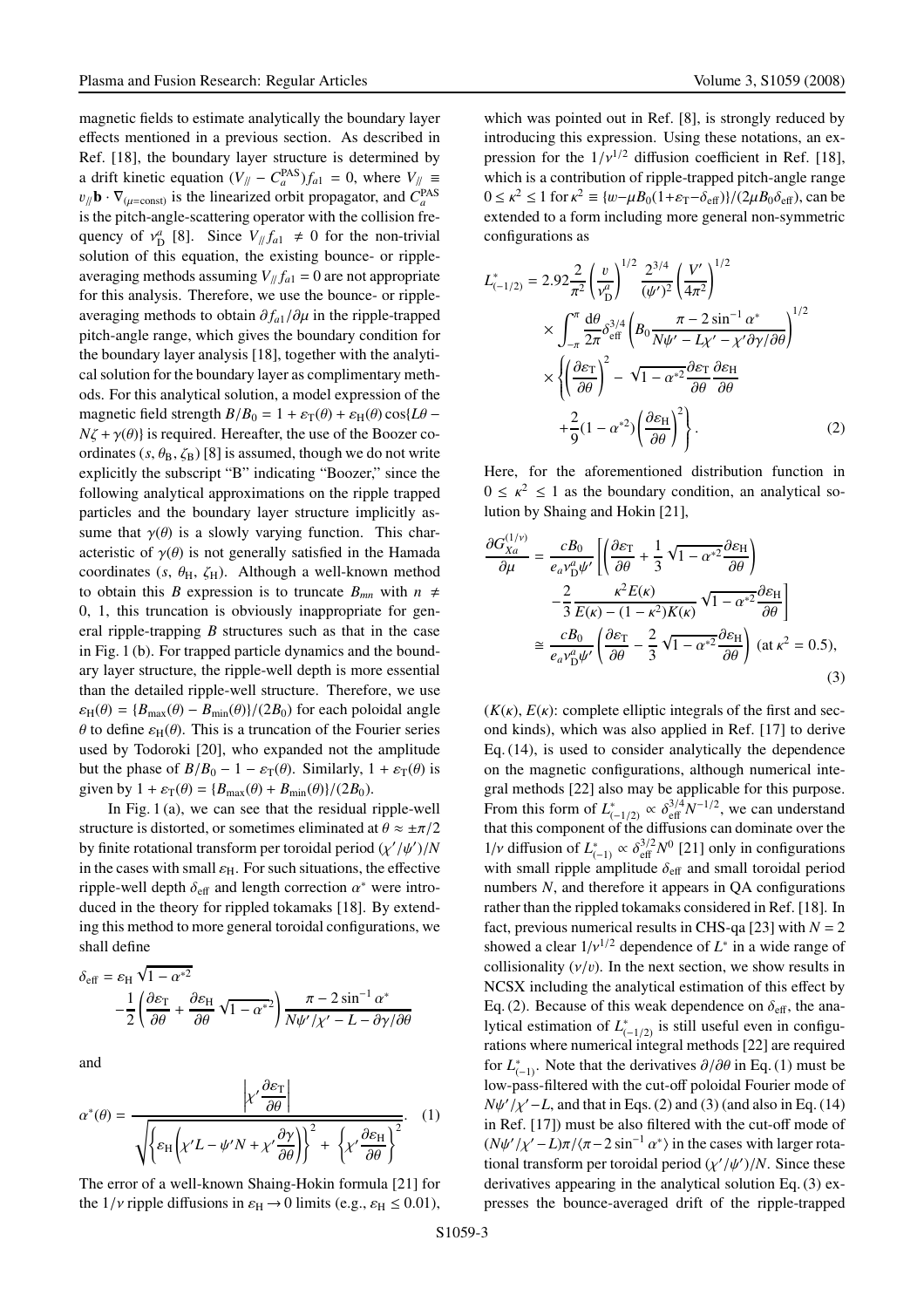particles, contributions of the higher Fourier modes in  $\varepsilon_{\text{t}}(\theta)$  and  $\varepsilon_{\text{H}}(\theta)$  vanish in the averaging over the bounce period.

#### 3. Numerical Examples

Figures 2 (a) and (b) show the mono-energetic viscosity coefficients *M*<sup>∗</sup> and *N*<sup>∗</sup> in the NCSX obtained by the analytical formulas [17] and DKES [11]. Following Refs. [8, 17], here we show  $G^{(BS)}$  instead of  $N^*$ , and the outputs of the DKES  $D_{11}^*$ ,  $D_{13}^*$ , and  $D_{33}^*$  are converted to  $M^*$ ,  $L^*$ , and *G*<sup>(BS)</sup> ≡ − $\langle B^2 \rangle N^* / M^*$  by Eqs. (54)-(56) in Ref. [8]. The mono-energetic coefficient  $L^*$  ( $E_s/v \approx 0$ ) is analytically expressed as the sum of three components: (1)  $L_{(-1)}^*$  given by appropriate bounce-averaging codes with field line integral methods, (2)  $L_{(-1/2)}^*$  given in Sec. 2, and (3) contributions of non-bounce-averaged drifts given by Eq. (16) in Ref. [17]  $(L_{(banana-plateau)}^*)$ . We used here the NEO code [22]



Fig. 2 Mono-energetic viscosity coefficients in the NCSX given by the analytical methods (solid curves) and by the numerical method in the 3-D phase space (DKES) (open symbols). (a) the parallel viscosity  $M^*$ , (b) the geometrical factor  $G^{(BS)} \equiv -\langle B^2 \rangle N^* / M^*$ , (c) components of the diagonal diffusion *L*<sup>∗</sup> .

for the  $L_{(-1)}^*$  in the NCSX, and Figure 2(c) shows these components  $L_{(-1)}^*$ ,  $L_{(-1)}^*$  +  $L_{(-1/2)}^*$ ,  $L_{(\text{banana-plateau})}^*$ , and the DKES results. The sum  $L_{(-1)}^* + L_{(-1/2)}^*$  approximately predicts a deviation of the DKES from a pure  $\propto 1/v$  scaling given by the bounce-averaging codes at  $v/v < 10^{-3}$  m<sup>-1</sup>. In these figures, we also show the dependences of the DKES results on the  $E \times B$  drift parameter  $E_s/v$ . The parallel viscosity coefficient  $M^*$  is insensitive to the  $E \times B$  drift effect in general toroidal configurations [17], and therefore, Fig. 2(a) shows only the DKES results with  $E_s/v =$ 0.  $N^*$  in NCSX is also insensitive to  $E_s/v$  even in the range of  $E_s/v \leq 3 \times 10^{-3}$  T, since the  $1/v$  diffusion of the rippletrapped particles accompanying the boundary layer correction  $N^*_{(boundary)}$  in Eq. (14) in Ref. [17] is strongly reduced in this configuration. However, the dependence of the term  $L_{(-1)}^*$  +  $L_{(-1/2)}^*$  in this  $E_s/v$  range is not negligible. Although appropriate ripple-averaging methods will be used to calculate this  $E \times B$  drift effect on the  $L_{(-1)}^*$  +  $L_{(-1/2)}^*$  term in the integrated simulation system for the LHD [12], alternative calculation methods applicable for the NCSX with the finite radial electric field is still remaining as a future theme. This problem is discussed in the next section. In spite of this reduction of  $L^*_{(-1)}$  and accompanied  $N^*_{(boundary)}$ , we can see another boundary layer effect in Fig. 2 (b). *N*<sup>∗</sup> given by the DKES transiently becomes larger at  $v/v \sim 10^{-3}$  m<sup>-1</sup> compared with the analytical formula. This transient increase is peculiar to QA configurations including the CHSqa [23], where the  $1/v^{1/2}$  component becomes comparable or dominates over the  $1/\nu$  component in the radial diffusion. Although this effect in the  $1/v^{1/2}$  regime cannot be calculated by a method in Ref. [17] assuming a collisionless limit of the  $1/\nu$  regime (the previous formula gives very small values for the QA configurations, and thus is not included in Fig. 2 (b)), the transient increase, which is about 30 % at most, will not be so important in the energy integrated coefficients.

Similarly, results in the QPS are shown in Fig. 3. In Fig. 3 (c), the  $1/\nu$  diffusion coefficient  $L^*_{(-1)}$  given by the Shaing-Hokin formula [21], including minor modifications of the *B* expression in Sec. 2, is shown to validate the following discussions on the boundary layer correction, based on Eq. (3). Even for  $L_{(-1)}^* \propto \delta_{\text{eff}}^{3/2}$ , the Shaing-Hokin theory Eq. (3) still retains an accuracy of factor 2, in spite of the complex ripple-well structure in Fig. 1 (b). Therefore, we can investigate characteristics of the boundary layer correction on the parallel viscosity *N*<sup>∗</sup> (boundary) with a weaker dependence on  $\delta_{\text{eff}}$  and  $\varepsilon_{\text{H}}$  by the analytical method applying Eq. (3). As confirmed in Ref. [17], we have to interpret a previous " $1/v$  regime" formula for the parallel viscosity derived by Shaing *et al*. [3, 4] and the *N*<sup>∗</sup> connection formulae including it (red solid curve in Fig. 3 (b)) as expressions for strong  $E_s/v$  limit (i.e., the *v* regime or the  $v^{1/2}$  regime discussed later) in configurations with large dependences of  $L^*$  on  $E_s/v$ . The correct  $1/v$  regime  $(E_s/v \approx 0)$  value is given by adding a boundary layer correction term  $N^*_{(boundary)}$ , which was neglected in Refs. [3,4].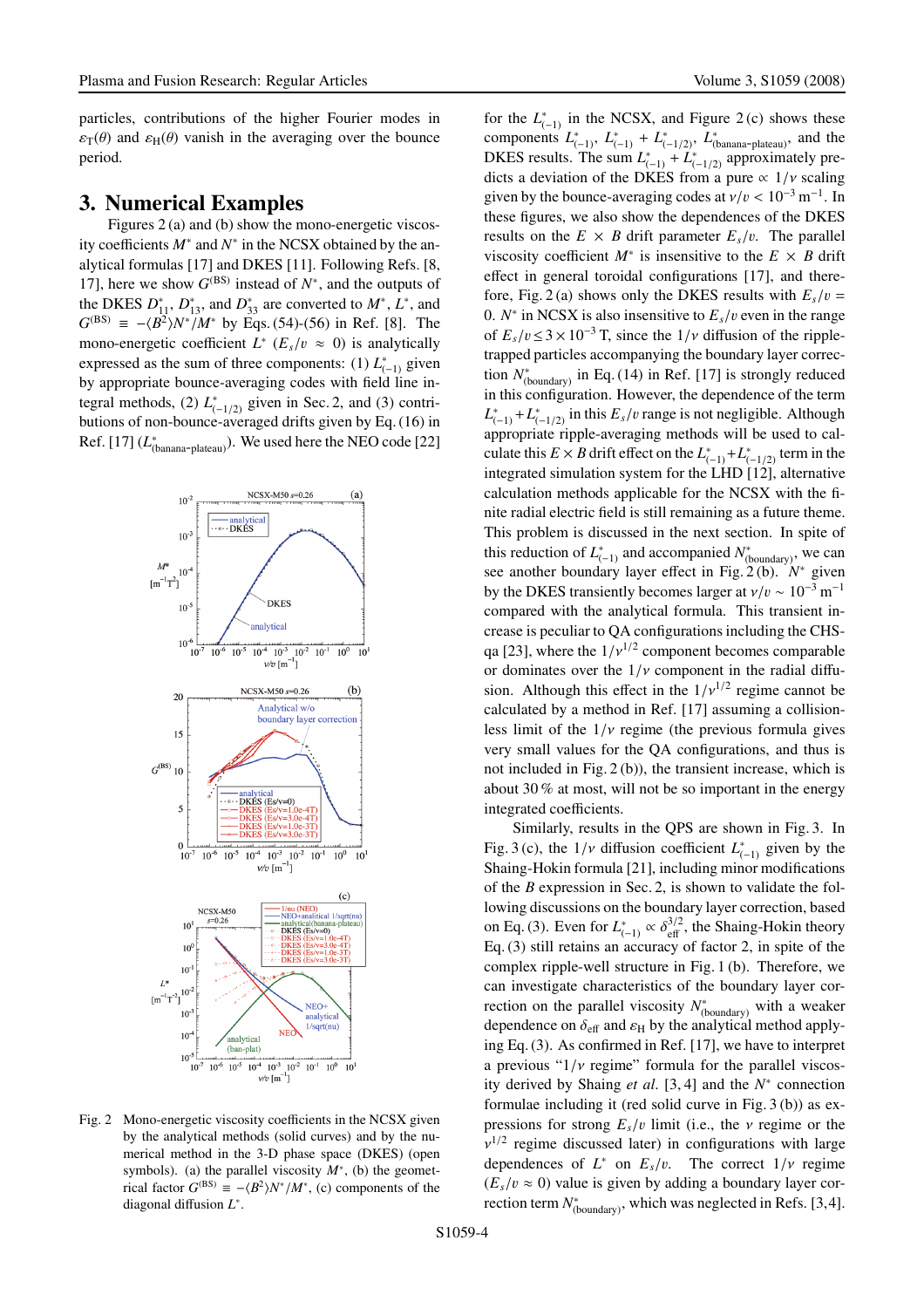

Fig. 3 Mono-energetic viscosity coefficients in the QPS given by the analytical methods (solid curves) and by the DKES (lines with symbols). (a) the parallel viscosity *M*<sup>∗</sup>, (b) the geometrical factor  $G^{(BS)} \equiv -\langle B^2 \rangle N^* / M^*$ , (c) components of the diagonal diffusion *L*<sup>∗</sup>.

Here, note that the boundary layer theory in Ref. [18] and Eq. (14) in Ref. [17] as its application assumed that the poloidal angle  $\theta = \theta_M$  giving maximum value of the magnetic field  $(B = B_M)$ , or its envelope Bo  $\{1 + \varepsilon_\text{T}(\theta) + \varepsilon_\text{H}(\theta)\}$ situates  $\theta_M = \pm \pi$ . We have to extend them to cases with  $\pi/2$  <  $|\theta_M|$  <  $\pi$  such as Fig. 1 (b) with  $\theta_M$  =  $\pm$  2.4 rad, since the boundary condition at the reflection point  $v_{\parallel}$  = 0 in Ref. [18] is inverted for the region of  $\partial(\varepsilon_T +$  $\varepsilon_{\text{H}}$ )/ $\partial \theta$  < 0, and resultant *l* = 1 moment at  $\kappa^2 \approx 1$  [17] is also inverted. Because of a small fraction of toroidally trapped particles compared with a large fraction of rippletrapped particles in the OPS (i.e.,  $\partial(\varepsilon_T + \varepsilon_H)/\partial\theta \ll \varepsilon_H$ ), another minor modification to Ref. [17] for the QPS is replacing  $\left[\partial G_{Xa}^{(1/\nu)}/\partial\mu\right]_{\kappa^2=0.5}$  by  $\left[\partial G_{Xa}^{(1/\nu)}/\partial\mu\right]_{\kappa^2=1.0}$ . The existence of the collisional perturbation function component in the toroidally trapped pitch-angle-range of  $w/B_M \leq \mu$  $w/{B_0(1+\varepsilon_T+\delta_{\text{eff}})}$  with axisymmetric Fourier mode  $n = 0$ , which remains even in the  $1/v$  regime, is restricted in very narrow  $\mu$  range, and thus tends to be determined by the bounce-averaged part only in  $\mu \approx w / {B_0(1 + \varepsilon_{\text{T}} + \delta_{\text{eff}})}$ . By including these modifications,  $N^*_{(boundary)}$  in the QPS configuration is estimated by

$$
N_{\text{(boundary)}}^* = -\frac{12}{\pi^3} \frac{v_D^a}{v} \frac{\left\langle B^2 \right\rangle}{\chi'\psi' f_c} \frac{V'}{4\pi^2}
$$
  
\n
$$
\times \left[ \int_0^{\theta_M} d\theta (2\delta_{\text{eff}})^{1/2} (\pi - 2\sin^{-1} \alpha^*) \theta \left( \frac{\partial \varepsilon_T}{\partial \theta} - \frac{1}{3} \sqrt{1 - \alpha^*^2} \frac{\partial \varepsilon_H}{\partial \theta} \right) - \int_{\theta_M}^{\pi} d\theta (2\delta_{\text{eff}})^{1/2} (\pi - 2\sin^{-1} \alpha^*) \theta \left( \frac{\partial \varepsilon_T}{\partial \theta} - \frac{1}{3} \sqrt{1 - \alpha^*^2} \frac{\partial \varepsilon_H}{\partial \theta} \right) \right].
$$
\n(4)

Although more general discussions about the region of  $\partial(\varepsilon_{\rm T} + \varepsilon_{\rm H})/\partial\theta \leq 0$  in  $0 < \theta < \pi$  are complicated [17] and will be discussed elsewhere, this region is small in practically important configurations with well-performed drift optimizations [19], and thus these complicated discussions are not important. In Fig. 3(b), we showed the  $1/\nu$ regime asymptotic value of  $N^*$  given by  $N^{*(sym)} + N^{*(asym)} +$ *N*<sup>∗</sup><sub>(boundary)</sub> [17] with Eq. (4). It approximates the numerical result for a weak radial electric range of  $E_s/v < 1 \times 10^{-4}$  T by the DKES. Therefore the dependence of the coefficient  $N^*$  (or  $D_{13}$ ) on the radial electric field, which was commonly found in non-axisymmetric toroidal configurations, can be interpreted as a suppression of the  $\propto 1/v$  component of the perturbation Eq. (3) by the  $E \times B$  drift. In  $E_s/v$ ranges without the toroidal resonance [3] (one reason for which we restrict here this range to be  $E_s/v \leq 3 \times 10^{-3}$  T), the  $E \times B$  drift effect on the ripple-untrapped particles in  $\kappa^2 > 1$  is not important because of  $V/f_{a1} \neq 0$ .

Nevertheless, we can see in Fig. 3 (b) another problem, which is peculiar to configurations with extremely small toroidal period numbers. The DKES result with  $E_s/v = 0$  begins to diverge to a larger value without converging to an asymptotic value in  $v/v < 10^{-4}$  m<sup>-1</sup>. This behavior of  $N^*$  (or  $D_{13}$ ) in extremely collisionless limits with weak radial electric fields  $(\nu/v, E_s/v \rightarrow 0)$  often appears in general configurations (analogous behavior can be seen also at  $v/v \le 10^{-6}$  m<sup>-1</sup> in Fig. 2) because of a singularity of  $\propto (\chi'm - \psi' Nn)^{-1}$  in  $N^{*(asym)}$  [3,4,17]. Sometimes it appears even in shorter mean free path range in configurations with small *N*. One reason for a deviation of the connection formula (red solid curve) from the DKES result with  $E_s/v = 1 \times 10^{-3}$  T,  $3 \times 10^{-3}$  T and  $v/v < 10^{-4}$  m<sup>-1</sup> of about 30 % is that the analytical formula includes terms with  $\chi' m - \psi' N n \approx 0$  in spite of a fact that these terms are actually suppressed by finite  $E \times B$  drifts. Even in cases with  $E_s/v \approx 0$ , these terms will be suppressed by higher order magnetic drifts and collision effects; therefore, actually, the Fourier series of  $N<sup>*(asym)</sup>$  must be appropriately truncated, or suppression of these resonant terms have to be included in the series. It should also be noted regarding Fig. 3 (c) that the "analytical" *L*<sup>∗</sup> is given by a formula in Sec.V in Ref. [17] neglecting the boundary layer effects on the ripple-untrapped pitch-angle range  $\kappa^2 > 1$ . How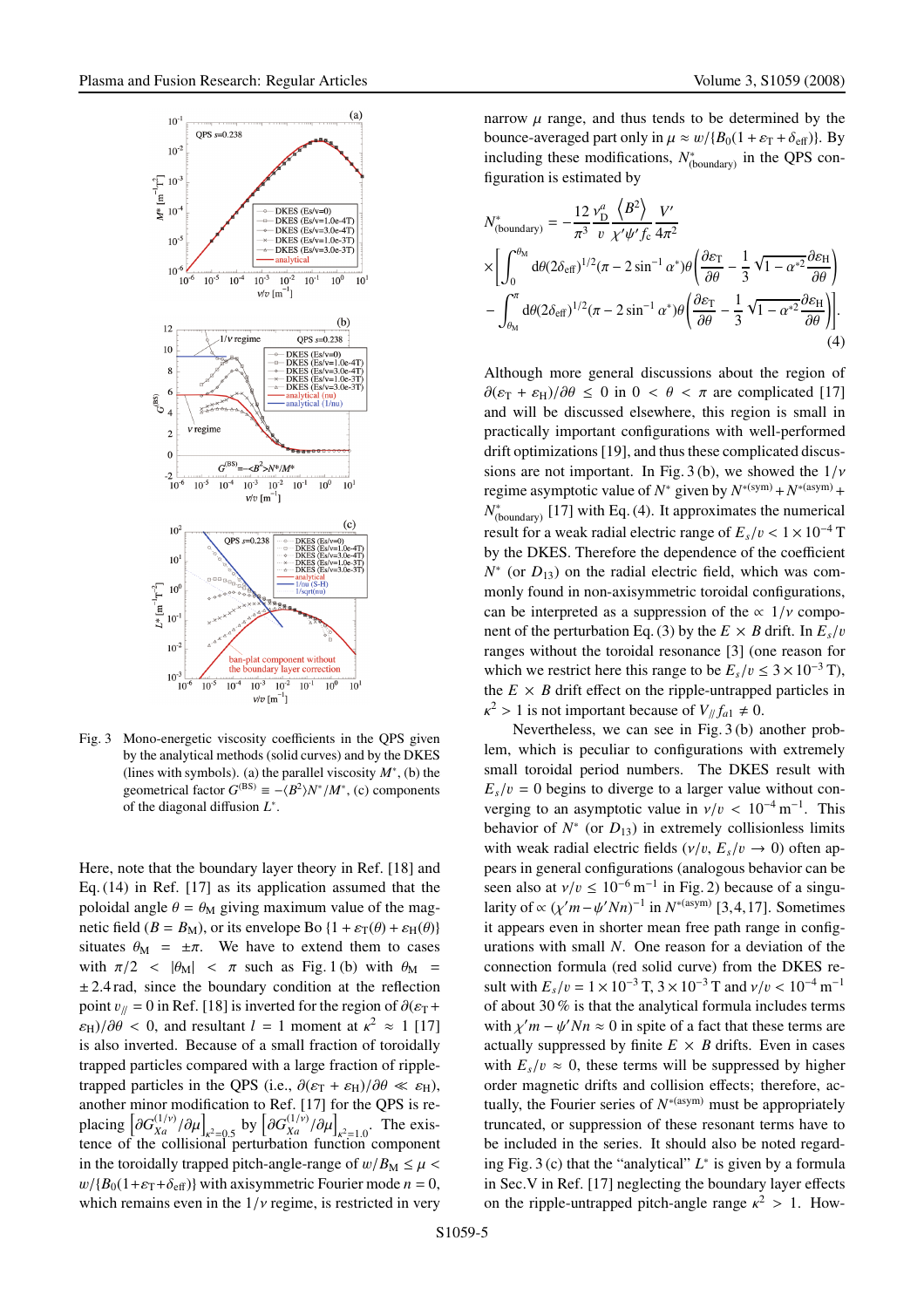ever, there is a non-negligible effect on *L*<sup>∗</sup> near the collisionality regime boundary between the banana  $(1/\nu)$  and plateau regimes. This effect is analogous to the increase of  $N^*$  in  $10^{-3}$  m<sup>-3</sup> <  $v/v$  <  $10^{-2}$  m<sup>-3</sup> and with  $E_s/v \approx 0$ by  $N^*_{(boundary)}$ , and makes  $L^*$  in this  $(\nu/v, E_s/v)$  range transiently larger than the present analytical calculation even when a correct  $1/\nu$  diffusion coefficient is added. It is a contribution of the ripple-untrapped pitch-angle range  $\kappa^2 > 1$ , which differs from that of  $0 \leq \kappa^2 \leq 1$  expressed in Eq. (2) Because of the dependences of  $L_{(-1/2)}^*$  and  $L_{(-1)}^*$  on  $\delta_{\text{eff}}$  discussed in the previous section, this equation gives a too small value in the OPS to explain the  $L^*$  in  $10^{-3}$  m<sup>-3</sup>  $\langle v/v \rangle < 10^{-2} \text{ m}^{-3}$ . This approximation of  $L^*$  in configurations without quasi-axisymmetry can be improved by adding an appropriate connection formula for the contribution of the ripple-untrapped particle distribution *L*<sup>∗</sup><sub>(boundary)</sub> [17].

### 4. Concluding Remarks

The mono-energetic neoclassical viscosity coefficients are investigated in two low-aspect stellarator configurations with contrasting design concepts. For *M*∗,  $N^{*(asym)}$ , and  $(\sigma_{Xa}, G_{Xa}^{(asym)})$  defined in Ref. [17] due to pure non-bounce-averaged motions [3, 4], the validity of the analytically approximated formulas [8, 17] has been confirmed even in the NCSX and the QPS. The formulae for these components are basically applicable for general toroidal configurations except that two minor modifications are required there relating to resonant Fourier modes in  $N<sup>*(asym)</sup>$  and the integration constant in the banana regime expansion of  $(V_{//} - G_a^{PAS})G_{Xa}^{(asym)} = \sigma_{Xa}^{(asym)}$  as discussed in Sec. 2 in Ref. [17].

In the two configurations, there are contrasting effects of the ripple-trapped/untrapped boundary layer at  $\kappa^2 \cong$ 1 causing coupling effects between the bounce-averaged motion of ripple-trapped particles and the non-bounceaveraged motion of untrapped particles. The  $1/v^{1/2}$  ripple diffusion  $L^*_{(-1/2)}$  in the QA configurations is peculiar to the configurations with small ripples. In the ripple-trapped pitch angle range  $0 \leq \kappa^2 \leq 1$  in these configurations, the  $1/v^{1/2}$  component of the perturbed distribution function as an integration constant for Eq. (3) determined by the boundary layer [18] is not negligible compared with the small  $1/v$  component. However, their effects on the rippleuntrapped pitch-angle range  $\kappa^2 > 1$  are not important. In contrast to this, the boundary layer affects the range  $\kappa^2 > 1$ in configurations without quasi-axisymmetry, and makes other boundary layer corrections on the viscosity coefficients;  $N^*_{(boundary)}$  appearing in the  $1/\nu$  regime ( $E_s/v \approx 0$ ) and also  $L^*_{(boundary)}$  near the collisionality regime boundary between  $1/v$  and plateau regimes. Although the integration constant in  $0 \leq \kappa^2 \leq 1$  is negligible compared with a large  $1/v$  component, boundary layer effects as a driving force of  $\propto (\delta_{\text{eff}})^{1/2}$  for the flows in  $\kappa^2 > 1$  is not negligible for the  $\propto$   $v^0$  component of the distribution function in these configurations without quasi-axisymmetry. Although we analyzed these effects by applying a simple analytical theory (Eq. (3)) for the trapped range of  $0 \le \kappa^2 \le 1$ , the other numerical integral methods [22] and more accurate analytical methods [20] retaining higher orders of  $\varepsilon_{\rm T}$ ,  $\varepsilon_{\rm H}$ , and higher modes in the "phase" Fourier series of  $B/B_0 - 1 - \varepsilon_T(\theta)$ will be applicable for this purpose.

We concentrated mainly on cases of  $E_s/v \approx 0$  in this paper, and thus it also should be noted that remaining future themes are in finite radial electric field effects. In "drift-optimized" configurations (not only NCSX and QPS but also the inward shifted configurations in the heliotrons, which is an application of an idea of " $\sigma$ -optimization" [19]), the  $v^{1/2}$  regime ripple diffusion appears in wide ranges of the collisionality in numerically obtained *L*<sup>∗</sup> for  $E_s/v \neq 0$ . In other words, the  $v^{1/2}$  regime diffusion is also reduced by the optimizations compared with the so-called single helicity model  $B/B_0 = 1 - \varepsilon_t \cos \theta + \varepsilon_h \cos(L\theta - \theta)$ *N*ζ) in Refs. [8, 17]. Although a mechanism of this reduction is qualitatively an enhanced collisionless entrapping/detrapping, it had not been described quantitatively by conventional analytical theories. In contrast to many detailed studies on the dependence of the  $1/\nu$  diffusion on *Bmn* spectra using various methods [21,22], the dependence of the  $v^{1/2}$  diffusion had not been investigated in detail. One complexity makes the analysis difficult is the fact that this is another "boundary layer problem" with  $E_s/v \neq 0$ , which differs from the boundary layer problem with  $E_s/v =$ 0 discussed in this paper. To understand this  $v^{1/2}$  diffusion is not only useful for the reduction of the computational efforts for  $L^*$ , but also is important in making the connection formula of  $N^*$  in  $1/\nu$ ,  $\nu^{1/2}$ , and  $\nu$  regimes. A previous example of this connection formula in Ref. [17] using an empirical scaling given by E. C. Crume, Jr., *et al*. [24], who neglected this  $v^{1/2}$  regime term in their expression for  $L^*$ , is not appropriate in these optimized cases. Although we did not discuss on this problem in this paper, it also is now under study to complete the analytical calculation of *N*<sup>∗</sup> in intermediate  $E_s/v$  ranges in Fig. 3 (b).

#### Acknowledgements

A main part of this work was done during one author (S.N.)'s visit to the Princeton Plasma Physics Laboratory (PPPL) and the Oak Ridge National Laboratory (ORNL), which was sponsored by the Graduate University for Advanced Studies (GUAS). The authors thank Dr. Shunsuke Usami in the National Institute for Fusion Science (NIFS) for his help in installing the ORNL library files for the DKES into NEC SX-8 in NIFS. The one author (S.N.) thanks also the director-general Osamu Motojima in NIFS for the encouragements for this work of GUAS. A NIFS coordinated research program NIFS07KNXN103 also supported this study.